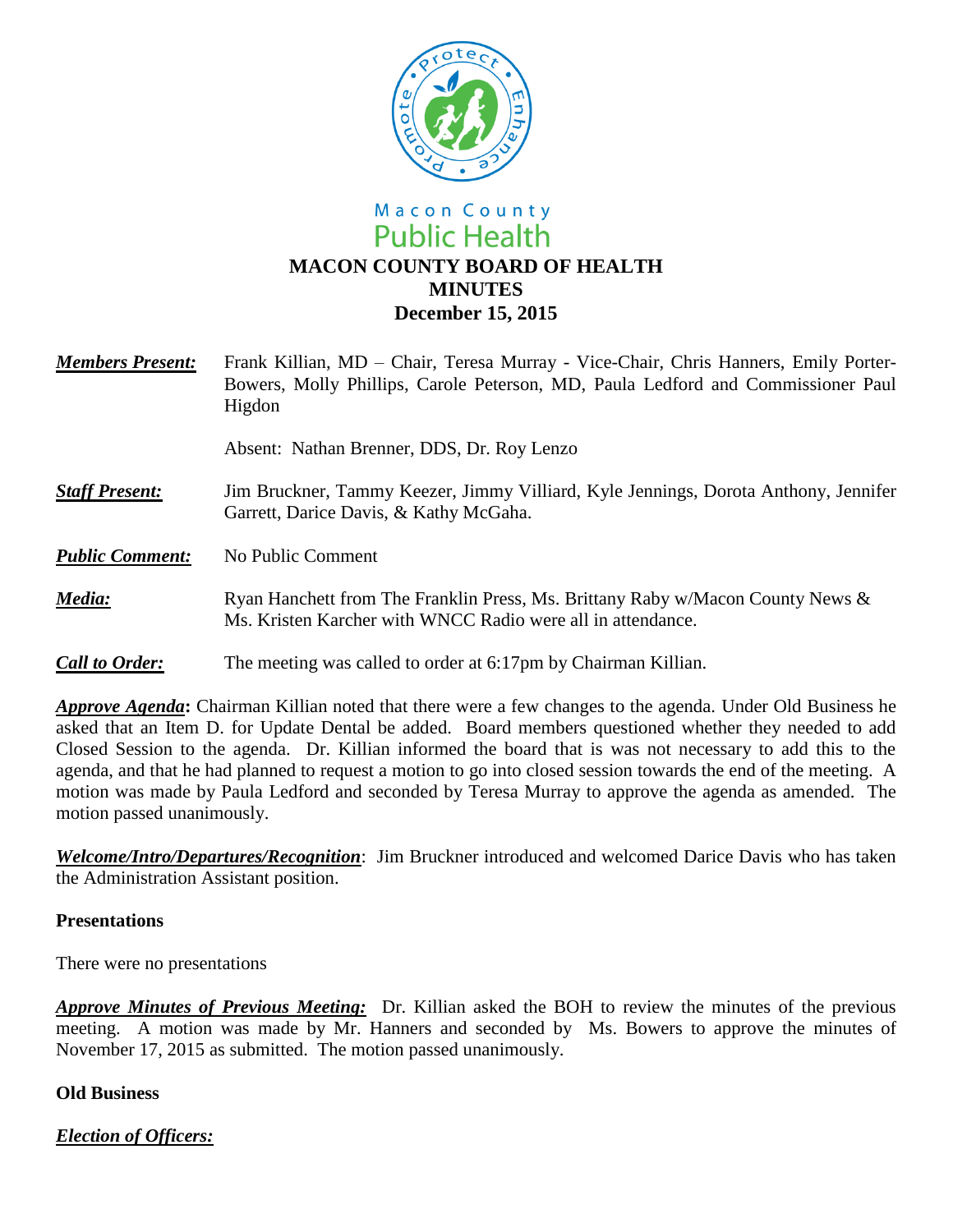Ms. Phillips requested that her name be removed from the 2016 Officer Ballot. A motion was made by Ms. Phillips and seconded by Mr. Higdon to accept the nomination ballot as amended and approve the slate of officers as presented. The motion passed unanimously.

## *Update – Private Drinking Water Wells:*

Mr. Jennings updated the BOH that the Board of County Commissioners approved the Radon Action Month Proclamation. Environmental Health had received some radon kits from the state.

Mr. Jennings then gave the BOH an overview of the Well Program and the status of the program. His presentation (Handout Included) summarized how many staff were authorized in wells, what background these staff are required to have, the purpose of the program, the 2C .0100 rules (Construction of the well), the 2C .0300 rules (Establishes PDWW program in counties) and the .3800 rules (Regarding water sampling), steps to the entire process for obtaining a well permit (application and site visits), current state of the Well Program including shifting staff working in the Well Program to Food & Lodging.

Mr. Jennings explained that the newly hired staff is in the training process.

Mr. Hanners asked if funding was provided to counties to offset the cost when the Well Program was started in 2008. Mr. Bruckner informed the Board that there was a small amount offered that was tied to funding for new staff and a roll out period; however, Macon County chose not to accept the funds or participate in the roll out period.

Mr. Hanners asked what it cost to obtain a well permit. Mr. Bruckner said the well fee is \$375.00, of which, \$74.00 is a water sampling charge.

Ms. Phillips asked for more details about the shifts in staff between programs. Mr. Jennings explained how much training and experience that trainees need to become authorized and released to work solo in the well program. He estimated that the two trainees will be authorized around spring. Mr. Jennings explained that he did not want to rush the training and miss the opportunity to make sure that the trainees are competent. They will still need assistance when they become authorized.

Mr. Hanners asked Mr. Jennings how many man hours it takes to complete the entire well permitting process. Mr. Bruckner explained that one of the trainees performed a time study on this subject, but we did not have access to it at the moment. We could supply this information later.

Dr. Peterson asked how often well grouting does not pass inspection. Mr. Jennings explained that minimal are denied. The permit does not tell the applicant where to drill a well. It designates an area that a well cannot be drilled.

Mr. Jennings explained that a shortage of manpower is driving the need to have well grout inspections scheduled the day before the grout is installed. Mr. Jennings explained that in the past there was a backlog in Septic Applications; however, during this time a year they get caught up. Those staff that have dual authorization in wells and septic have been able to assist with the well program.

Ms. Bowers asked Mr. Jennings to explain the scheduling of grout inspection process. Mr. Jennings explained that he thought the issue was the timeframe of getting the grout inspected. Fred Crane was allowed to add that the grout process was not hard to inspect. He confirmed that the issue was the length of time it took a REHS to come and perform the grout inspection. He referred to letters exchanged between the county attorney and his attorney. Letters are included as handout for BOH handouts.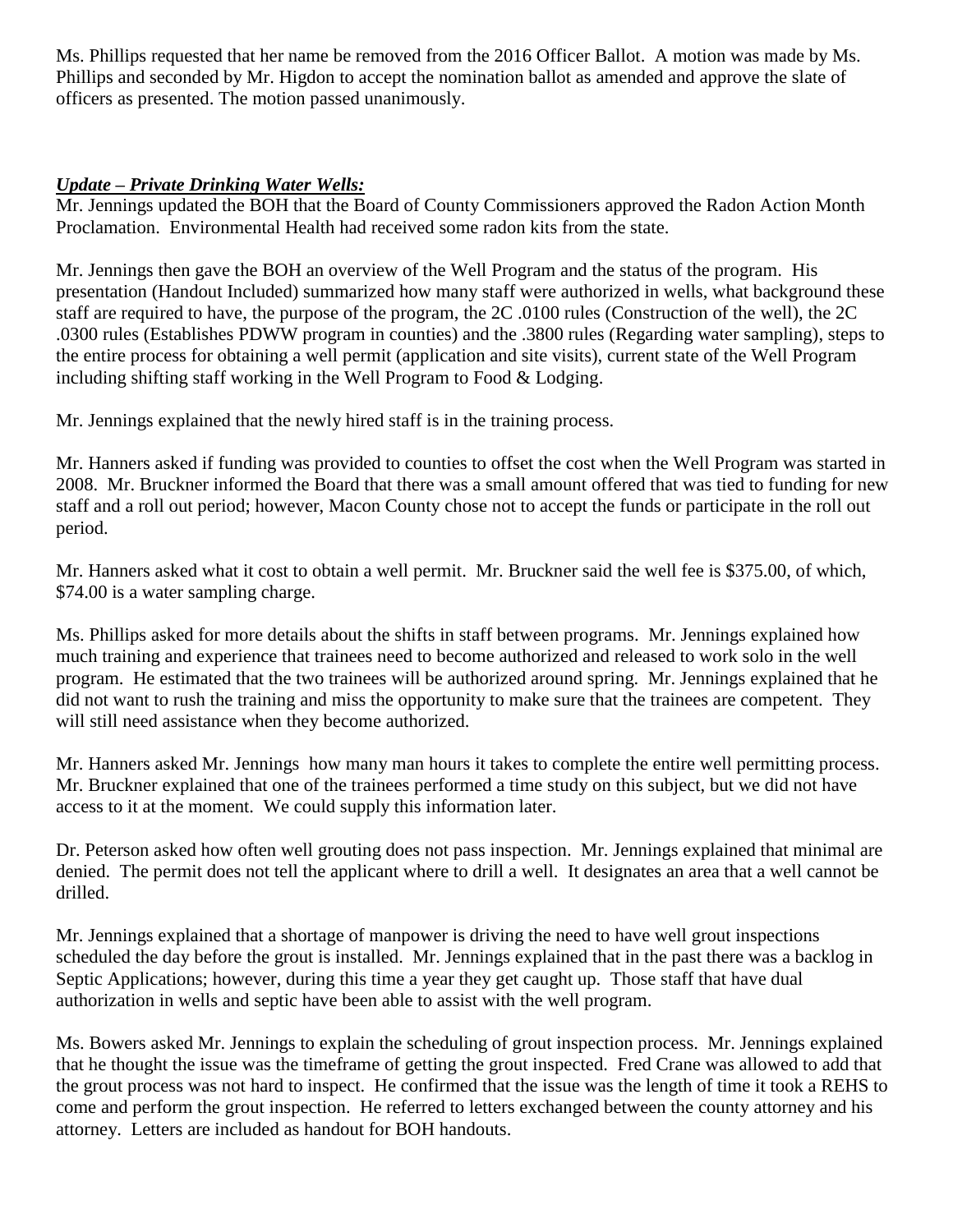The well driller is required to call in an inspection during business hours the day prior to when he wants the grout inspected. The Health Department and the driller agree on a time. If the Health Department does not make it to the site within one hour of the time that is agreed upon, then the driller is allowed self-certify.

Mr. Hanners asked Mr. Bruckner if the EH staff were compliant with NCAC 3800 Rules. Mr. Bruckner affirmed that they are compliant.

Ms. Bowers asked if the problem could be resolved in the spring when the trainees were authorized. Mr. Jennings explained that they had every intention of reverting back to grout inspections done in the same day when the trainees were authorized and working solo.

Dr. Peterson asked what the down side of self-certification was. Mr. Jennings and Mr. Bruckner both responded that this would require a rule change.

Mr. Bruckner explained that the time sensitive inspections take priority. Food and Lodging inspections take top priority. The EH staff continue to make every effort to inspect a grout in the same day, if at all possible.

*Update – Nutritionist Recruitment:* Ms. Keezer gave an update for the Nutritionist Salary. She and Mr. Bruckner met with the county manager to discuss increasing the salary for the nutritionist. She shared salary study information regarding the salaries. (Handout Included) The salaries have now been increased. These increases are listed in the handout. She explained that since the salaries have been increased, they have received applications for the two nutritionist positions. The chosen applicant will start as soon as possible.

The contracted agency will continue to provide a contracted nutritionist until we can get an applicant to start. Two nutritionist positions are available; a Nutritionist I and Nutritionist II position. Dr. Peterson asked Ms. Keezer to explain the difference between I and II. The Nutritionist I could be a trainee, and the Nutritionist II has two years of experience and are able to supervise staff. Mr. Hanners asked if one of the MCPH nurses could help fill in in WIC. Dr. Peterson strongly discouraged this option considering the nurse turnover and workloads the current nurses were carrying.

## *Update – Adult Dental:*

Mr. Villiard informed the Board that the Year to Date laboratory costs for dentures is \$11,211 for 36 patients. Mr. Villiard stated he transferred \$5,000 from Contracted Services into Operating to cover denture laboratory costs, leaving a remaining balance of \$8,700. Mr. Villiard reported that 12 people are currently on the dentures waiting list according to Adult Dental staff. Ms. Bowers asked what a set of dentures costs. Mr. Villiard answered that the cost of a complete set of dentures is \$525 to \$575 for acrylic dentures. Denture fees are around \$1,038, but vary greatly on exactly what is included. Denture fees include four one-hour visits. Mr. Bruckner clarified that the \$525 to \$575 was just the lab cost and not the total cost for a set of dentures.

Mr. Villiard said at the end of the last fiscal year, the Denture Program was \$3,000 in the negative when labor costs where included. Ms. Phillips asked whether the lab costs be negotiated with lab companies. Mr. Villiard replies that yes they can and they have been negotiated by Dr. Kaldre. Mr. Villiard felt like we have the best price we could have.

Mr. Bruckner explained how the dental program revenues are applied to other MCPH programs. Mr. Higdon asked if there was a waiting list for dental and Ms. Bowers asked if the dental schedule has open time. Mr. Villiard said it was full, and they schedule three weeks out. Ms. Ledford asked if there are a lot of no shows in adult dental. Mr. Villiard replied that there was; however, the schedule is overbooked to accommodate for the no shows. Mr. Villiard said, there is no waiting list for dentures. The wait stems from the time period it takes to get pre-authorization from Medicaid to pay for the dentures. The Denture Lab Cost Budget will be revisited again at budget time.